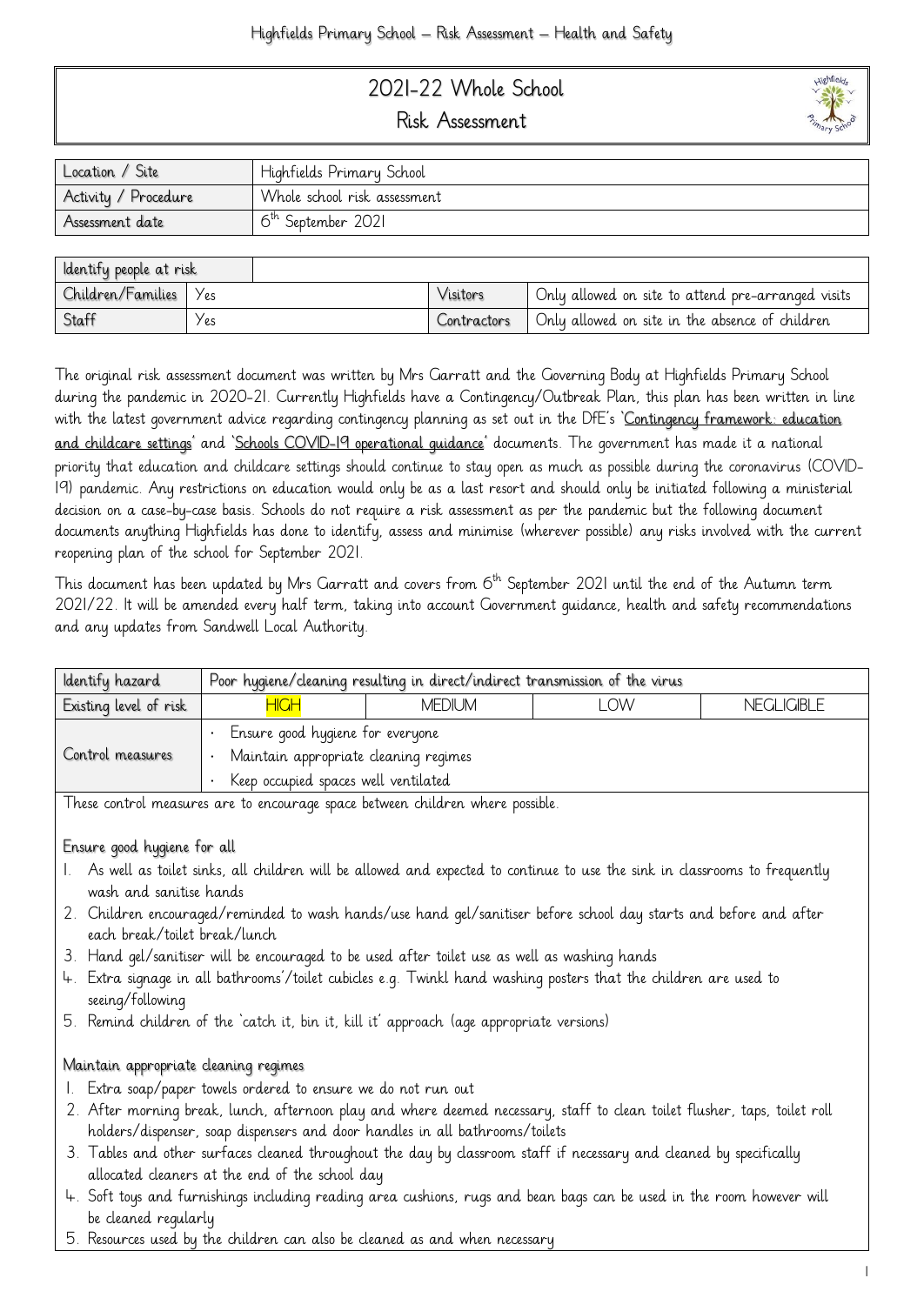## Keep occupied spaces well ventilated

- 1. Wherever possible all external windows will be opened to ensure natural ventilation
- 2. Wedges provided to all classrooms to encourage staff to to open internal doors. If necessary, we will also use any external opening doors (if they are not fire doors and where safe to do so).
- 3. When delivered, school will use the CO2 monitors provided to all state-funded education settings from September, to ensure staff can quickly identify where ventilation needs to be improved.

| Remaining level of risk following the control measures |               |                   |                     |  |
|--------------------------------------------------------|---------------|-------------------|---------------------|--|
| HIGH                                                   | <b>MEDIUM</b> | $\sqrt{11}$<br>v١ | н. ⊢<br>- 17<br>-11 |  |

| Identify hazard                                                                                                                                                                                                                                                                                                                                                                                                                                                                                                                                                                                                                                                                                                                                                                                                                                                                                                                                                                                                                                                                                                                                                                                                                                                                                                                                                                                                                                                                                                                                                   | Lack of safe space to leave/enter school site/waiting to enter/leave building in morning/end of school<br>day resulting in direct transmission of the virus |               |            |                   |
|-------------------------------------------------------------------------------------------------------------------------------------------------------------------------------------------------------------------------------------------------------------------------------------------------------------------------------------------------------------------------------------------------------------------------------------------------------------------------------------------------------------------------------------------------------------------------------------------------------------------------------------------------------------------------------------------------------------------------------------------------------------------------------------------------------------------------------------------------------------------------------------------------------------------------------------------------------------------------------------------------------------------------------------------------------------------------------------------------------------------------------------------------------------------------------------------------------------------------------------------------------------------------------------------------------------------------------------------------------------------------------------------------------------------------------------------------------------------------------------------------------------------------------------------------------------------|-------------------------------------------------------------------------------------------------------------------------------------------------------------|---------------|------------|-------------------|
| Existing level of risk                                                                                                                                                                                                                                                                                                                                                                                                                                                                                                                                                                                                                                                                                                                                                                                                                                                                                                                                                                                                                                                                                                                                                                                                                                                                                                                                                                                                                                                                                                                                            | <b>HIGH</b>                                                                                                                                                 | <b>MEDIUM</b> | <b>LOW</b> | <b>NEGLIGIBLE</b> |
| Control measures                                                                                                                                                                                                                                                                                                                                                                                                                                                                                                                                                                                                                                                                                                                                                                                                                                                                                                                                                                                                                                                                                                                                                                                                                                                                                                                                                                                                                                                                                                                                                  | The following actions are required to help reduce risk                                                                                                      |               |            |                   |
|                                                                                                                                                                                                                                                                                                                                                                                                                                                                                                                                                                                                                                                                                                                                                                                                                                                                                                                                                                                                                                                                                                                                                                                                                                                                                                                                                                                                                                                                                                                                                                   |                                                                                                                                                             |               |            |                   |
| These control measures are to encourage space between children/parents/families where possible.<br>1. A one-way system will be in operation. Parents and children will enter the school site via the main gate on Beeches<br>Road. Parents will follow the one-way system, dropping off children at the appropriate door as they navigate their way<br>around the school site.<br>2. Parents will make their way through the front gate, up the KS2 playground and then round the Discovery Den, down<br>the back drive and will leave the school site via the rear car park entrance on Highfields Crescent.<br>3. No messages on gate/classroom door to reduce adult to adult contact, parent to text/email via SchoolComms. Parents<br>wishing to speak to their child's teacher or member of SLT, need to call the school office who will take details and<br>arrange a call back from the most appropriate member of staff<br>4. Members of SLT will be in the playground at the start and end of the sessions to avoid unnecessary contact between<br>staff/parents and children<br>5. Phone appointments will be needed to enter building<br>6. School will not be allowing any 'visitors' into school during the school day unless attending a pre-agreed appointment<br>7. At the end of the school day, parents will enter school site via the rear car park entrance on Highfield Crescent and<br>will make their way round the school site one-way system (in reverse from the morning routine) collecting children from<br>the designated classrooms |                                                                                                                                                             |               |            |                   |
| Remaining level of risk following the control measures                                                                                                                                                                                                                                                                                                                                                                                                                                                                                                                                                                                                                                                                                                                                                                                                                                                                                                                                                                                                                                                                                                                                                                                                                                                                                                                                                                                                                                                                                                            |                                                                                                                                                             |               |            |                   |
| <b>HIGH</b>                                                                                                                                                                                                                                                                                                                                                                                                                                                                                                                                                                                                                                                                                                                                                                                                                                                                                                                                                                                                                                                                                                                                                                                                                                                                                                                                                                                                                                                                                                                                                       | <b>MEDIUM</b>                                                                                                                                               |               | LOW        | <b>NEGLIGIBLE</b> |

| Identify hazard        | Emotional distress of the children/staff/families       |  |  |  |
|------------------------|---------------------------------------------------------|--|--|--|
| Existing level of risk | HIGH<br><b>OW</b><br><b>NEGLIGIBLE</b><br><b>MEDIUM</b> |  |  |  |
| Control measures       | The following actions are required to help reduce risk  |  |  |  |

Children

- 1. Nurture sessions will be available for identified children during afternoon sessions
- 2. Discuss needs with individual families of children who are clinically extremely vulnerable parents to notify school if they feel their child fits these criteria
- 3. 'Highfields Child Protection and Safeguarding Policy' has been updated to keep pupils safe, both at home and in school

Staff

- 1. Staff will be offered the option to wear PPE if necessary. Face masks may be intimidating for smaller children but may be needed whilst waiting with any children who have symptoms during the school day where parents have been asked to collect and test. Hand gel/sanitiser will be used after any direct contact
- 2. Separate, specific risk assessment written for anyone who requires them
- 3. Support offered to all staff via school and the LA